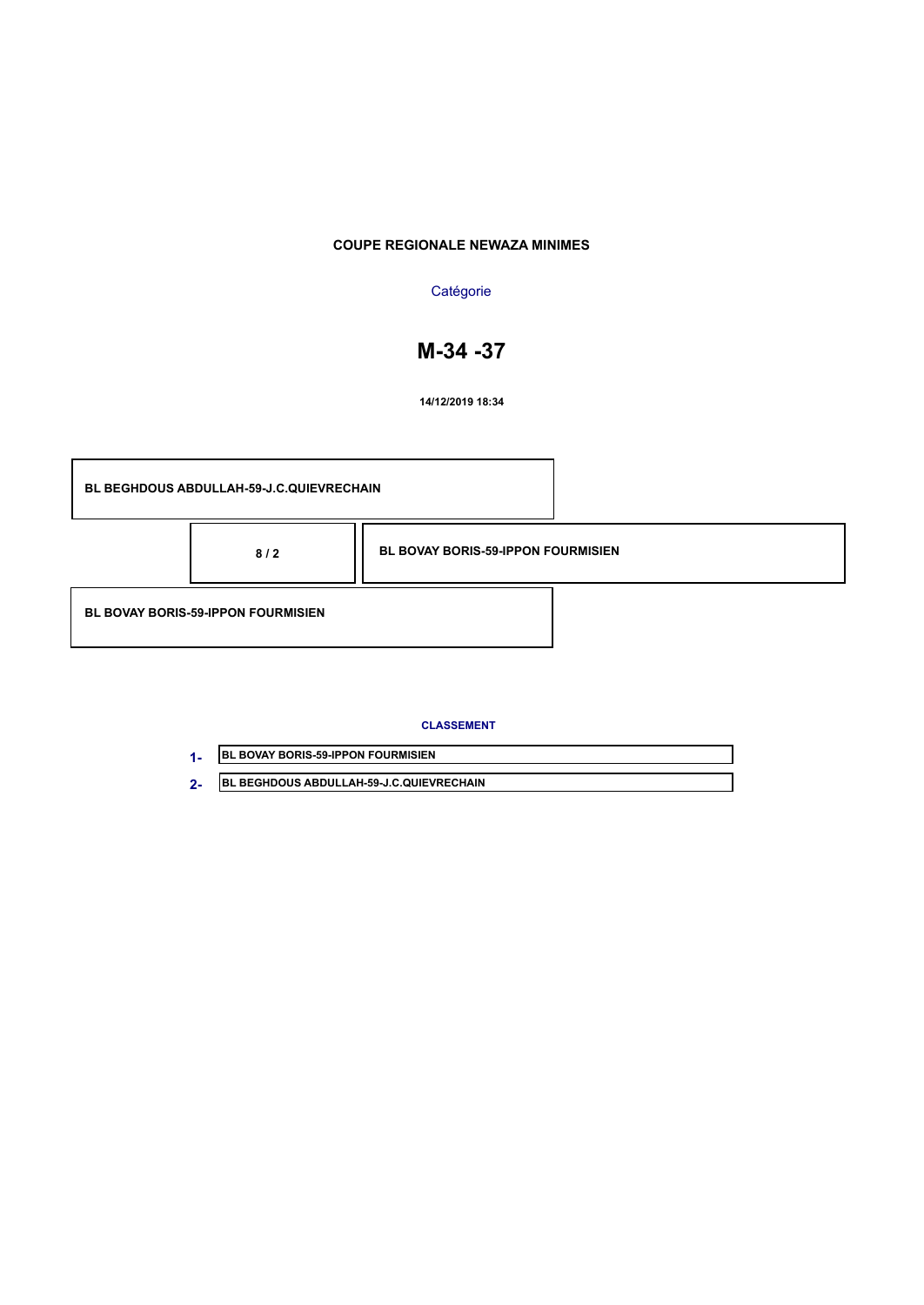### **Catégorie**

# **M-46 -50**

**14/12/2019 18:34**



**CLASSEMENT**

**1- 2-**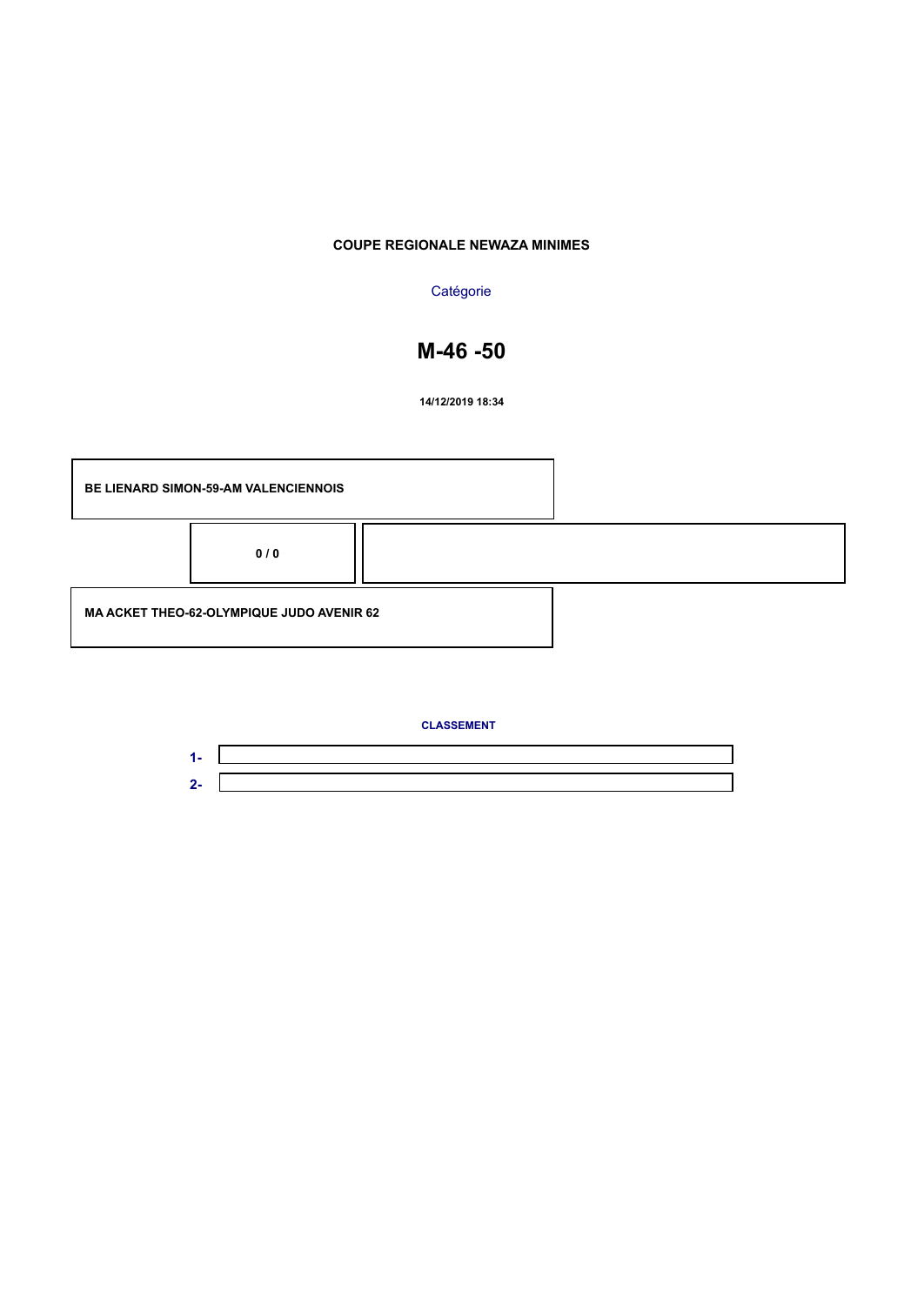## **Catégorie**

## **M-55**

### **14/12/2019 18:34**

|                | Nom - zone - club                                             | Pause | Pause | nb Vict<br><b>Points</b> | <b>CLASS.</b> |
|----------------|---------------------------------------------------------------|-------|-------|--------------------------|---------------|
| 4.             | <b>MA DEMAILLY REMI-62-OLYMPIQUE</b><br><b>JUDO AVENIR 62</b> |       |       |                          | 2             |
| $\overline{2}$ | <b>UOLAUO VO</b><br>MOHAMED-59-J.C.QUIEVRECHAIN               |       |       |                          | 3             |
| 3              | <b>VE DECLEVE THOMAS-59-IPPON</b><br><b>FOURMISIEN</b>        | 18    | 16    | 34                       |               |

### **CLASSEMENT**

| <b>/E DECLEVE THOMAS-59-IPPON FOURMISIEN</b> |  |
|----------------------------------------------|--|
| MA DEMAILLY REMI-62-OLYMPIQUE JUDO AVENIR 62 |  |

**OV OUAJOU MOHAMED-59-J.C.QUIEVRECHAIN 3-**